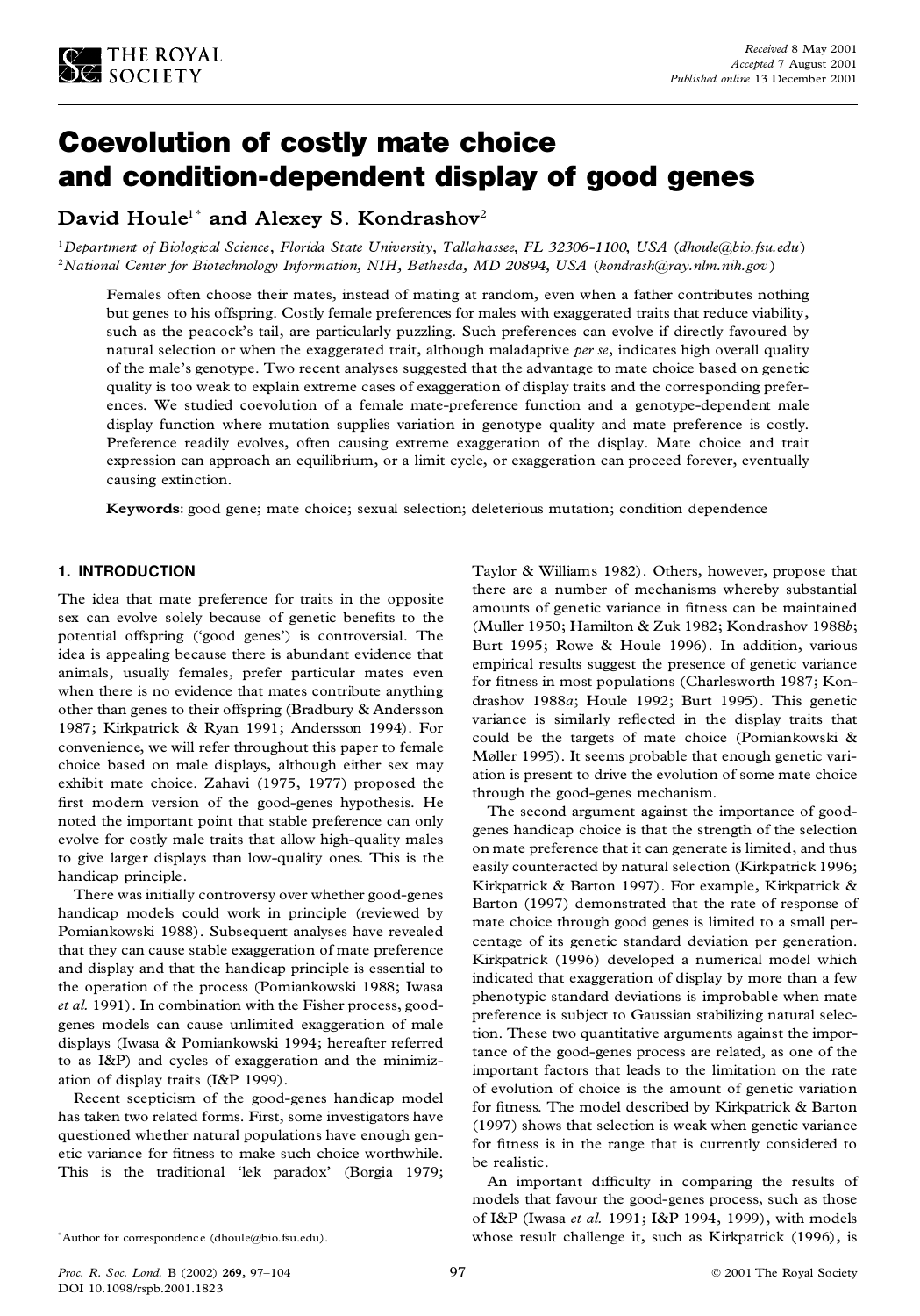that the parameters used are difficult to relate directly to empirical data. This problem is primarily due to our lack of knowledge about the evolution of mate choice. Kirk patrick (1996) pointed out that one well-known aspect of sexually selected systems is the degree of exaggeration of male display traits, and he chose to relate his results to this exaggeration in units of phenotypic standard devi ations. For example, the exaggeration of male tail length in three families of birds averages 30 s.d. over the unexag gerated traits (Alatalo *et al.* 1988). The results of the I&P models have not been carefully compared to such empirical benchmarks. The published numerical results of I&P show exaggerations of male traits to the order of one genetic standard deviation (I&P 1994, 1999), but because the position of the equilibria in these models does not depend on genetic or phenotypic variances, the significance of the difference is not clear.

Here we propose a model of good-genes choice that uses many of the assumptions employed by I&P. Our model permits a more informative parametrization of both the costs of mate choice and the maintenance of variation in genotypic quality. We also perform direct comparisons with the degree of exaggeration of male traits in natural populations. Results based on this model suggest that good-genes choice is capable of promoting male display to the degree seen in the most extreme natural examples.

#### **2. THE MODEL**

We consider the evolution of three traits: overall genotype quality; a display function expressed only in males; and a female mate-choice function based on this display trait. Quality is determined by the number of deleterious mutations an individual carries, *x*. Genetic variance in fitness is supplied by deleterious mutations that appear at the rate *U* per genome per generation. Mutations are not sex linked, so at the beginning of a generation, the distri bution of  $x$ ,  $p(x)$ , is the same in females as in males. We assume a linear decline in viability with increasing mutation numbers. The viability of females is given by  $w(x) = 1 - x/(X + 1)$ , where *X* is a parameter giving the maximum mutation number that allows survival and thus controls the effect of a single mutation. The viability of a male depends on both his mutation number and his dis play level, *D,* symbolized by *W*(*x*, *D*).

We assume that the optimal male display under viability selection is a decreasing function of *x*, as might be the case if individuals with fewer mutations were larger, and natural selection favours a display trait value that is pro portional to size. In the simulations shown here we arbitrarily assume that optimal display decreases as  $O(x) = 3 - x/X$ , from a value of 3 for a mutation-free individual to 2 for the maximum mutation number. The model's results depend on this function having a slope that is large enough so that females can recognize the differ ence between male genotypes (see below). Changing the intercept of  $O(x)$  changes the size of the initial male display but does not otherwise affect the results. Viability falls further when *D* deviates from this optimum, as shown in figure 1. We investigated cases where fitness falls off exponentially from the optimum



deleterious mutations

Figure 1. Log fitness surfaces,  $W(x, D)$ , describing viability selection in males. The optimal level of display,  $O(x)$ , is shown by the thick solid line and corresponds to the case where  $X = 20$  and  $O(x)$  declines linearly from  $O(0) = 3$  to  $O(X) = 2$ . Along this ridge, fitness declines from  $W(0, 3) = 1$ to  $W(20, 2) = 0.048$ . When *D* deviates from  $O(x)$ , viability of males with a given *x* declines either exponentially (*a*) or as a Gaussian curve (*b*). In each case  $S = 0.8$ .

$$
W(x, D) = O(x) \exp\left[\frac{-|O(x) - D|}{S}\right]
$$
 (2.1)

according to a Gaussian curve

$$
W(x, D) = O(x) \exp\left[\frac{-(D - O(x))^2}{2S^2}\right].
$$
 (2.2)

The parameter  $S$  determines the rate at which fitness decreases away from the optimum; large values of *S* cause weak selection for the optimum display. We therefore assume that the handicap is that high-quality individuals have a higher viability at any given value of the display trait above  $O(x)$ .

For simplicity we assume that the expected male display function is a linear function of *x*,  $D(x) = \alpha - x(\alpha - \beta)/X$ where  $\alpha = D(0)$  and  $\beta = D(X)$ . A female perceives the expected display as  $d = D(x) + N(0, E^2)$  where  $N(0, E^2)$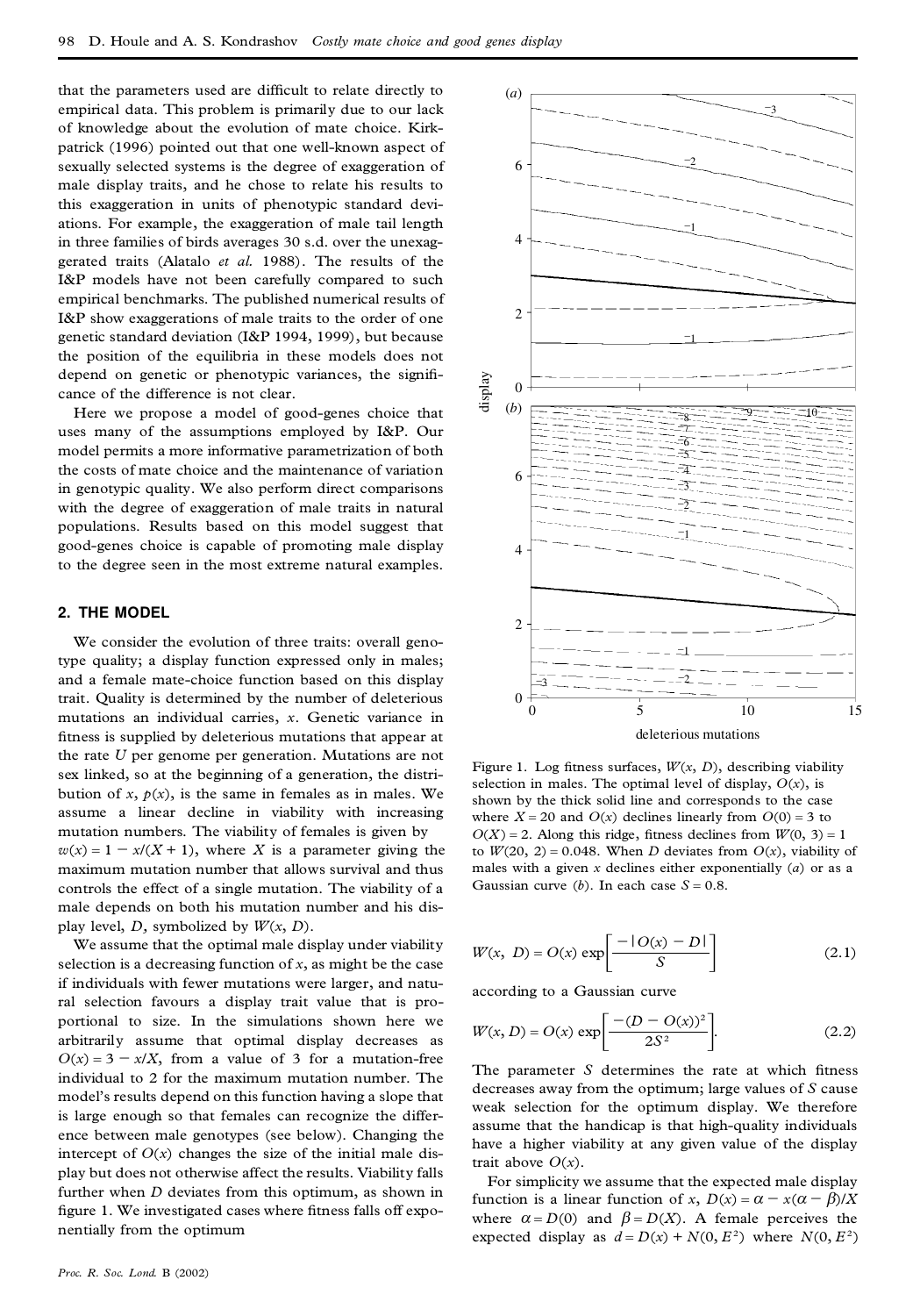denotes a Gaussian distributed random deviation with mean 0 and variance  $E^2$ .  $E^2$  is the combined error from deviations of male display from *D*(*x*), caused for example by environmental effects, and errors in female perception of the male display. Females are monogamous, and mate choice occurs during sequential encounters. Females acquire information about the distribution of male traits in the population before breeding. Mating at each encounter occurs with probability  $m(d^*)$ , where  $d^*$  is the standardized deviation of the perceived display from the population mean  $d^* = (d - d)/\sigma(d)$  where  $\sigma(d)$  is the standard deviation of  $d$ . We assume that a proportion  $\nu$  of encounters end in mating, regardless of the male display and female choice. Similarly, for a proportion  $v$  of the time no mating takes place; thus  $v \le m(d^*) \le 1 - v$ .

A key feature of the model is that costs of female choice arise as a direct consequence of mate search or interaction, rather than through pleiotropic effects. For every potential mate that a female rejects, she incurs a direct fitness cost *C*, for example as a result of increased mortality. A female that rejects mates with probability *r* will therefore have fitness proportional to

$$
F(C, r) = (1 - r) + r(1 - r)(1 - C) + r2(1 - r)(1 - C)2 + ... = \frac{1 - r}{1 - r + rC}.
$$
 (2.3)

If mate rejection is costly, we expect the mate-choice function  $m(d^*)$  to evolve to threshold form (Parker 1983; Real 1990). Indeed, in simulations where  $m(d^*)$  was allowed to take an arbitrary form, it rapidly approached a threshold. Consequently, the function  $m(d^*)$  was restricted to a step function with a single variable  $\tau$ , the truncation threshold. If  $d^* < \tau$ ,  $m(d^*) = v$ ; if  $d^* > \tau$ ,  $m(d^*) = 1 - v$ . For this choice function, the probability of rejecting a potential mate is  $r = v + (1 - 2v)\Phi(\tau, 1)$ , where  $\Phi(\tau, 1)$  is the probability that a Gaussian random variable with mean 0 and variance 1 is less than  $\tau$ . The probability that a male genotype *x* will mate in an encounter with a female depends on that genotype's expected standardized display,  $\overline{d}^*$ , as

$$
M(\overline{d}^*) = v + (1 - 2v)[1 - \Phi(\overline{d}^* - \tau, E^2/\sigma^2(d))], \qquad (2.4)
$$

where  $\Phi(\bar{d}^* - \tau, E^2/\sigma^2(d))$  is the probability that a Gaussian random variable with mean 0 and variance  $E^2/\sigma^2(d)$  is less than  $d^* - \tau$ . For given values of *v* and *E*,  $\tau$  determines the probability that a female mates, the distribution of male genotypes that mate, and, together with *C*, the strength of direct selection on mate choice (figure 2).

We treat  $\alpha$ ,  $\beta$  and  $\tau$  as the mean values of independent quantitative traits with constant small additive genetic variances  $V_{\alpha}$ ,  $V_{\beta}$  and  $V_{\tau}$ . The dynamics of the model involve coevolution of the distribution of mutation num ber, *x*, with these display and preference variables.

We numerically investigated the behaviour of the model, assuming that the population was infinite and haploid, generations were discrete and the life cycle was mutation-viability selection-mating-reproduction with free recombination. Transformations of the distribution of mutation numbers,  $p(x)$ , by all these processes were modelled explicitly (Kimura & Maruyama 1966; Kondrashov 1982).

To focus purely on good-genes sexual selection, the possibility of the Fisher runaway process was excluded by



Figure 2. (*a*) Probability that a male will mate during an encounter as a function of his standardized perceived display  $d^*$  or his standardized expected display under threshold-like mate choice with  $\tau = -0.5$ ,  $v = 0.05$  and *E* equal to half the standard deviation of  $d^*$ . (b) The effect of the mating threshold, *t*, on the expected standardized display of successful males (the effectiveness of choice) and the cost of mate choice,  $1 - F(C, r)$ . We assume a Gaussian distribution of expected display,  $v = 0.05$ ,  $C = 0.05$  with *E* half the standard deviation of  $d^*$ . A modestly stringent choice  $(\tau < 0.0)$  was effective yet had very little cost. The effectiveness of choice declines at high *t* values because of the possibility that rejected males will still be able to mate  $(V > 0)$ .

calculating the selection gradients on  $\tau$ ,  $\alpha$  and  $\beta$  in a population that varies for only one of these variables. At each time-step, an independent selection gradient was calculated for each variable in turn, assuming only variation in the variable (say *z*) and *x*. Linkage disequilibrium between alleles affecting choice and display variables was therefore never present, but disequilibria between alleles influencing  $m(d^*)$  or  $D(x)$  and x were allowed to develop and are essential for the model. The fitness gradients for variables  $z$ (d  $ln(W)/dz$ ) were calculated by introducing alleles that slightly increased and decreased the value of the variable in question from the population mean. These alleles were allowed to reach equilibrium with the deleterious mutations in the population, which usually took place within 30 generations. The selection gradient was then measured from the difference between the fitnesses of the two introduced alleles and the resident allele. Thus, we assumed that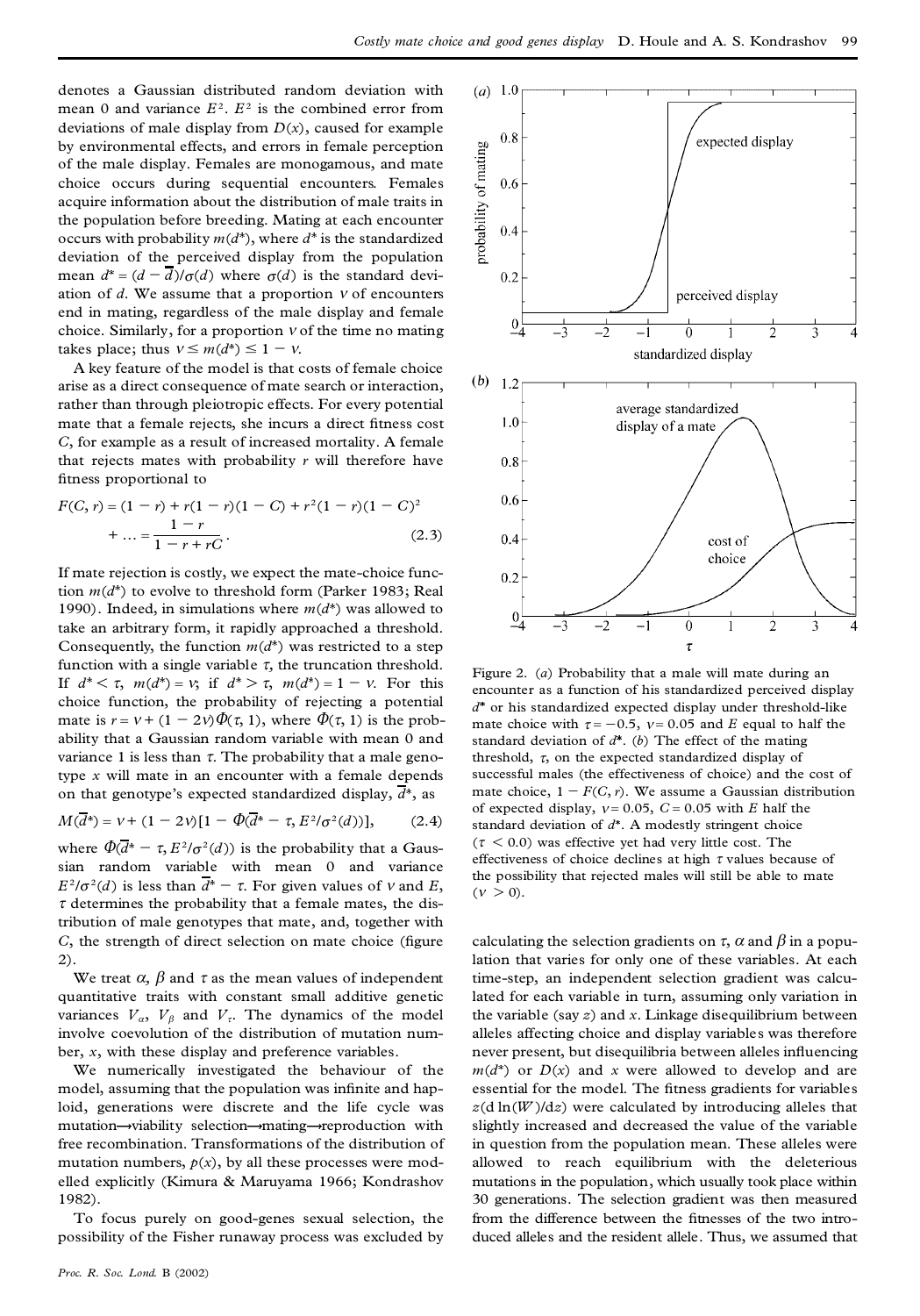

Figure 3. The maximal value of  $C$  where  $\tau$  increases from  $-2$ , as a function of *U*. We assume  $D(x) = O(x)$  for  $X = 20$ ,  $O(0) - O(X) = 1$ , as in figure 1.

coevolution of choice and display occurs when the distri bution of the genotype quality is at quasi-equilibrium with respect to the alleles affecting each variable (Kondrashov 1995). Evolution of variables then followed the standard quantitative genetics equation  $\Delta \overline{z} = V_z d(\ln W)/dz$ , where *z* is the trait  $(\tau, \alpha \text{ or } \beta)$ , and  $V_z$  is the additive genetic variance of *z*.

#### **3. RESULTS**

If mating is effectively random ( $\tau < -3$ ),  $D(x)$  evolves to match the ridge of optimum fitness  $O(x)$ . This match creates the correlation between display and quality that is necessary for the good-genes process to proceed (Andersson 1986, 1994; Iwasa *et al.* 1991), because *O*(*x*) is a decreasing function of *x*. Once this correlation is established, choice readily evolves ( $\tau$  increases), unless its cost is very high (figure 3). Initial evolution of choice is favoured when the mutation rate and the efficiency of mate choice ( $\nu$  and  $E$  low) are high (figure 3).

Once choice  $(7 > -3)$  evolves, sexual selection favours males with larger displays. The impact of this selection depends on the shape of the male fitness ridge. If fitness declines exponentially away from the fitness ridge (figure 1*a*), small values of  $\tau$  are insufficient to displace  $D(x)$  from  $O(x)$ , because the one-sided derivatives of fitness with respect to  $D(x)$  at  $O(x)$  are negative. Once  $\tau$  is large enough to affect  $D(x)$ , exaggeration of  $D(x)$  begins with changes in  $\beta$  (figure 4), because the low-quality males having low levels of display have the most to gain from exaggerated dis plays. When displays of low-quality individuals approach to within *ca.*  $E$  of  $D(0)$ , the mating success of high-quality males falls to the point where an increase in  $\alpha$  also begins. As with the evolution of preference, more efficient mate choice favours exaggeration of  $D(x)$  (figure 4). With the exponential fitness ridge, the rate of decline of relative viability is constant with increasing deviation of  $D(x)$  from  $O(x)$ . Thus if  $\alpha$  increases at all, both  $\alpha$  and  $\beta$  will increase indefinitely, leading to an unlimited decline in male viability. In reality, the cost of mate choice might increase as male viability declines, countering this extreme scen ario. When the slopes of the fitness ridge are Gaussian



Figure 4. The maximal value of *C* under which exaggeration of  $\beta$  over  $O(X)$  (solid lines) and  $\alpha$  over  $O(0)$  (dashed lines) occurs, as a function of *U*. The fitness ridge has exponential form (figure 1*a*),  $S = 0.5$  and  $v = 0.1$ ; otherwise conditions are the same as in figure 3.

(figure 1*b*), the rate of change in fitness near  $O(x)$  is small, and any  $\tau$  >  $-\infty$  causes some displacement of *D*(*x*). However, the evolution of  $D(x)$  will be limited because the rate of decline of relative viability increases as *D*(*x*) deviates more and more from  $O(x)$ . Still, parameter combinations can always be found that lead to a finite loss of fitness. Therefore, when selection against increasing display is an increasing function of deviation from the optimum, as in the Gaussian case, exaggerations of both mate choice and display are expected.

The time-course of this exaggeration is shown for two parameter combinations in figure 5. As with the exponential function  $W(x, D)$ , the increase in  $\beta$  is initially more rapid than that of  $\alpha$ , therefore sexual selection for increasing display of high-quality individuals is weak until low-quality individuals gain a large proportion of matings. Evolution of mate choice and exaggeration of  $D(x)$  reduce the viability of males but increase the viability of females because of the decline in the average number of mutations per individual.

Coevolution of mate choice and display can lead to equilibrium (figure  $5a-c$ ) or to stable cycling if the genetic variance of  $\tau$  is higher than that of  $\alpha$  and  $\beta$  (figure 5*d-f*). Overshoot of  $\tau$  can then cause the display to evolve so far that low-quality males are essentially absent at the time of mating, making costly mate choice disadvantageous. Once  $\tau$  drops,  $D(x)$  returns to  $O(x)$  ( $\alpha$  often returns faster than *b*, temporarily making high levels of display an indicator of low genotype quality), after which the choice-exaggeration cycle may be repeated.

The importance of sexual selection is usually assessed in terms of the difference in the display trait between male and female, which is readily measured. A more meaningful measure of the effect of sexual selection is the fitness cost paid by the displaying sex. Measured in this way, the importance of sexual selection is quite sensitive to the values of  $U$  and  $C$  (figure 6). Interestingly, the fitness cost of sexual selection to males is greatest with an intermedi ate width of the fitness ridge,  $S$  (figure 7). When  $S$  is small, low-quality males cannot evolve a high enough display to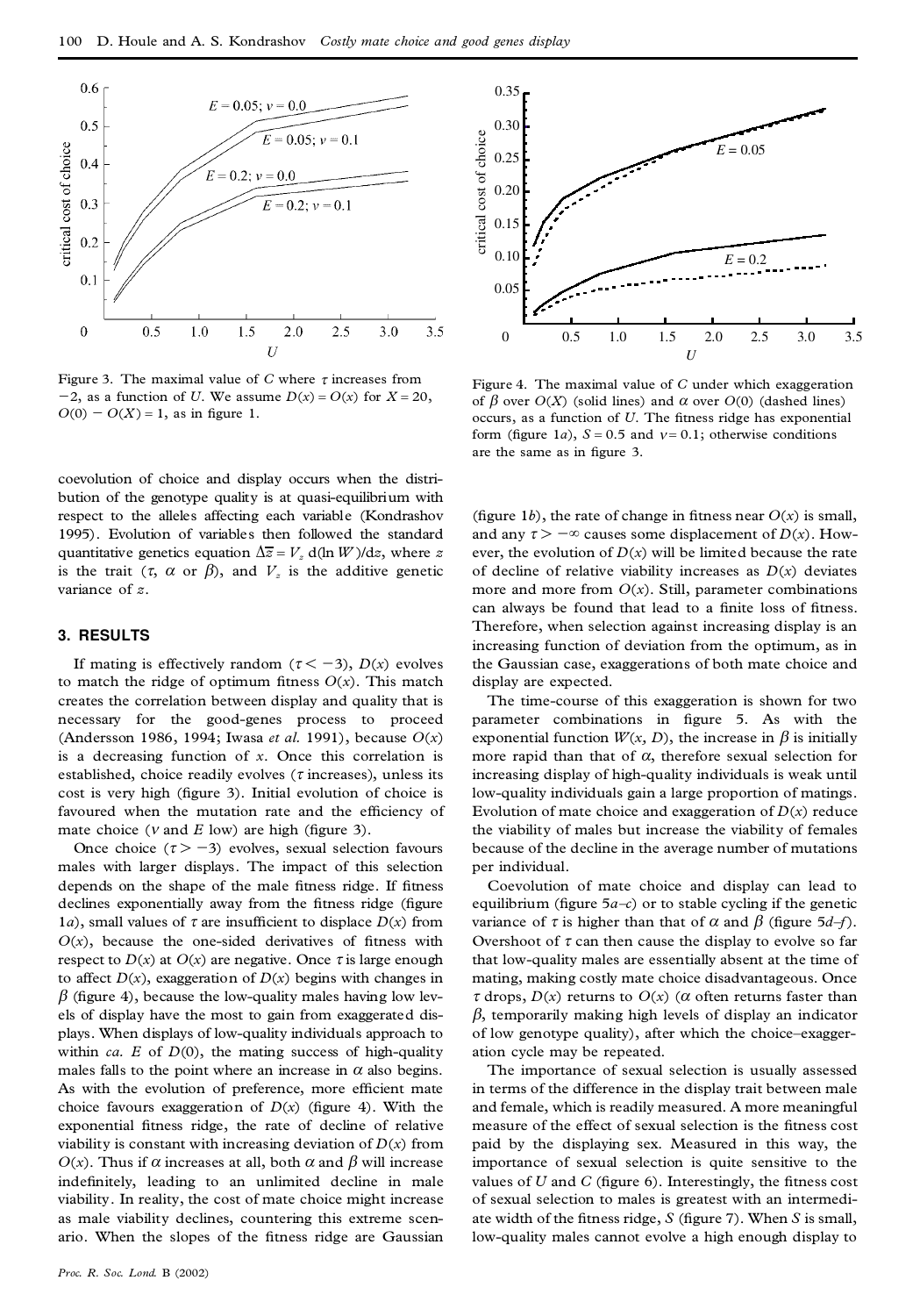

Figure 5.  $(a-c)$  Dynamics of sexually selected display in a population with a Gaussian viability surface (figure 1*b*), with  $X = 20$ and  $S = 0.8$ ,  $U = 0.4$ ,  $C = 0.01$ ,  $E = 0.1$ ,  $v = 0.05$ ,  $V_a = V_f = 0.09$ . Initially, mating is close to random ( $\tau = -2.0$ ), and male display coincides with  $O(x)$  ( $\alpha = 3.0$  and  $\beta = 2.0$ ). (*a*)  $\tau$ ,  $\alpha$  and  $\beta$ . (*b*) Average viability of females, 1; viability of mutation-free males *W*(0, *a*), 2; and average viability of males, 3. (*c*) Average and standard deviation of the number of mutations per genotype before selection and of male display level.  $(d-f)$  The same variables as in  $(a-c)$ , except that  $V<sub>r</sub> = 0.36$ .

challenge high-quality males. When *S* is large, the handi cap on the low-quality males imposed by the slope of  $O(x)$ is less. Conversely,  $\tau$  is maximized when *S* is small, as male phenotypes are most informative when most con strained by selection. Nevertheless, the absolute exagger ation of display increases with *S*. The equilibrium degree of exaggeration is inversely related to  $v$  and  $E$ , so the greater the ability of females to choose the phenotypes of their mates, the greater the degree of exaggeration (data not shown).

#### **4. DISCUSSION**

In our model, the good-genes process is effective at pro moting female preferences that then cause the evolution of large male displays. For example, when the rate of decline in relative fitness of males for a given increase in display is constant, as it is when viability decreases expo nentially with increasing display, the model predicts exag geration of display without limit, leading to an infinitely large loss of male viability. The possibility of such `Dar-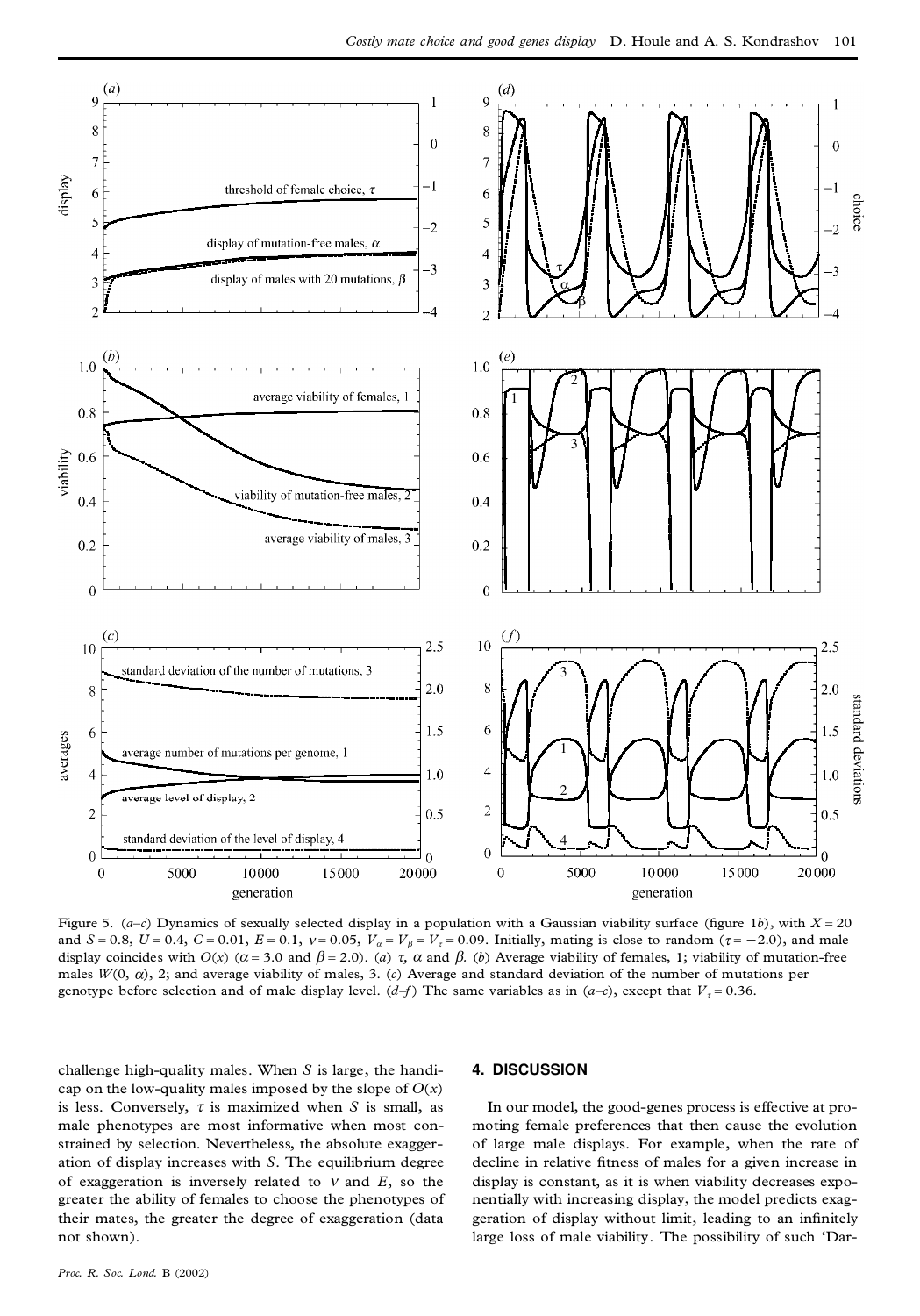

Figure 6. Equilibrium  $\tau$  (broken lines with decreasing heights) and viability of mutation-free males  $W(0, \alpha)$  (solid lines with increasing heights) as functions of *U* for *C* = 0.01, 0.02, 0.04 and 0.08, and  $S = 0.8$ . Other parameters as in figure  $5a-c$ .



Figure 7. Equilibrium values of  $\tau$ ,  $\alpha$ ,  $\beta$  and  $W(0, \alpha)$  as functions of *S* when  $U = 0.4$  and  $C = 0.01$ .

winian extinction' has been suggested by earlier authors (Haldane 1932; Huxley 1938). Although extinction as an outcome may be peculiar to the current formulation of this model, it does suggest that the power of the good genes process is very large. In nature other forces not included in the model, such as density-dependent costs of mate search for females, could limit the amount of exag geration.

The striking exaggeration of choice and display in our model is achieved under standard and realistic assumptions about the maintenance of genetic variance by del eterious mutation, the strength and form of selection on displays, and levels of variation within populations (Kirkpatrick 1996; Lynch *et al.* 1999). For example, in figure 5 the coefficient of variation of display is initially 5%, the proportion of the variance in display that is accounted for by variation in quality is 20%, the cost to a female of rejecting a mate is 1% and we have made the conservative assumption that the genomic mutation rate is 0.5. Few data are available on the direct cost of rejecting a potential mate, but it seems probable that it can be con siderably less than 1%, for example on a lek. The outcome of the models with these parameters is an increase in the mean male display of 45% or eight phenotypic standard deviations.

Several equilibrium properties of the populations in the

model should be noted. First, the displays of the best and worst male genotypes often differ by less than the amount the females can unambiguously detect. For example, in figure  $5a-c$  the equilibrium difference in display between the best and worst male genotypes is less than the uncertainty in female perception, whereas the actual variance in male quality is such that males with even half the maximal number of mutations are very rare. Thus, low-quality males may be displaying almost as much as high-quality males, although they may pay a very high viability cost to do so. This observation suggests that large phenotypic variance in male display traits is not necessary to maintain the good-genes process. This is seemingly at odds with large variance in display traits within natural populations. However, the size of variance in display should be judged in relation to the information contained in the display. Environmental effects on display might be so large that only extreme displays are informative. Alternatively, vari ation in natural populations could be due to the effects of male age and multiple breeding seasons, which we did not include in the model.

Second, the mean number of mutations is substantially lower with good-genes sexual selection than without it. For example, under the parameters used in figure  $5a-\epsilon$ , at equilibrium the average number of mutations per genome before viability selection decreases by 29% (figure 5*c*). The average viability of females is therefore increased, despite the costs of choice, although male viability is reduced because of the costs of display. This outcome supports models that suggest that sexual selection can help alleviate the cost of sex (Geodaykan 1965; Trivers 1976; Agrawal 2001; Siller 2001).

Third, female preferences can evolve even when the costs of rejecting a mate are quite substantial.

Fourth, the stringency of female choice always remains modest, rarely leading to rejection of more than half the males in the population, even for parameter combinations that lead to large exaggeration of male traits and extremely low male viability. For the parameter set in figure  $5a-c$ , an 8 s.d. exaggeration of male display occurs, even though females reject only about 9% of the potential mates.

I&P (1994, 1999) have analysed a model with several key similarities to ours: both models involve the evolution of a linear condition-dependent male display function; both models assume that female mate preference is based on the relative level of male displays rather than the absol ute level of display. However our model differs from that of I&P in key ways. We have intentionally excluded the possibility of the Fisher process from our model, whereas some aspects of the dynamical behaviour of the I&P model are dominated by the effects of the Fisher process. If we had allowed the Fisher process in the model, I&P's results suggest that more rapid changes would have been seen with perhaps a larger amplitude of changes.

Another important difference between the current model and I&P's model is in selection on female choice. I&P assumed an arbitrary selection function on female preference where log fitness falls with a power coefficient that they assumed to be greater than 2 in most cases. The more specific but less arbitrary assumption was made that the selection on female preference arises directly through mating. This assumption results in a decrease in log fitness that increases with a power coefficient that is *ca.* 2 (figure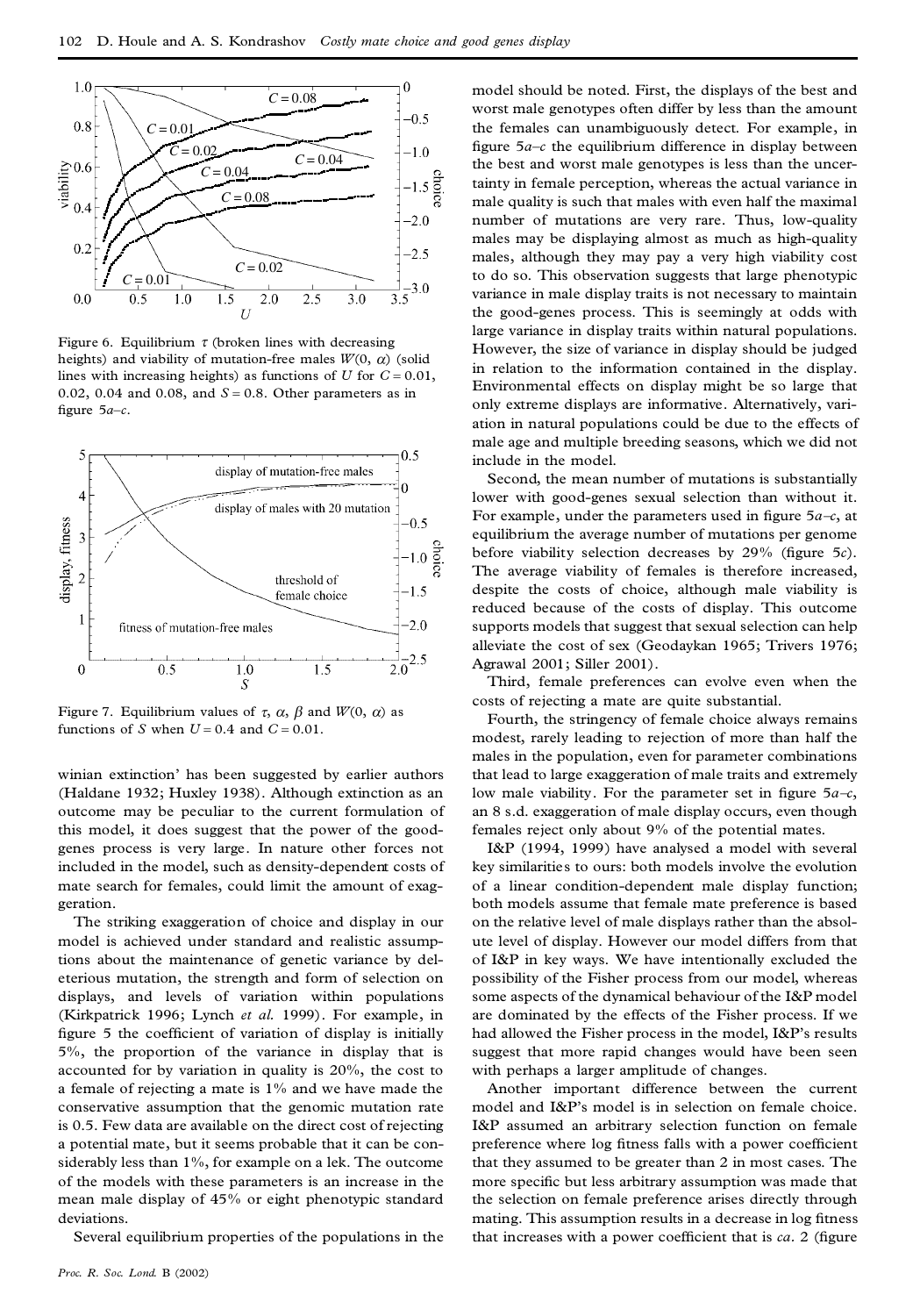2*b*). I&P's (1994) assumptions prevent an analytical sol ution when the power coefficient is 2. This is unfortunate because the usual assumption about stabilizing selection is that log fitness falls with the square of the deviation from the optimum (cf. Kirkpatrick 1996). When the power coefficient is less than 2, I&P (1994) found that exaggeration of choice and display could proceed without limit. I&P treated such cases as unrealistic and instead chose to focus on cases where the power coefficient was substantially greater than 2. This results in very weak selection in the neighbourhood of the optimum that increases extremely rapidly away from the optimum.

Another interesting result of the current model is the emergence of cycling when the rate of evolution of female choice surpasses that of male display. I&P (1999) pre viously observed cycling in a good-genes model. The cause of this cycling appears to be different from that found in our model. They interpret their cycles as the result of alternating periods of Fisher runaway selection, followed by slow good-genes-dominated periods. They have also observed cycling in a model that only involves the Fisher process (I&P 1995). In both cases, the amplitude of the cycles observed was only about one phenotypic standard deviation in the display trait, much smaller than that shown in this model.

In our model, cycling only occurs when the genetic vari ance in female choice is larger than that in male display. The mechanism for cycling in this model is the near exhaustion of genetic variance in quality caused by good genes choice, because of the high mortality of males, which removes the advantage to female choice. Choice then collapses relatively rapidly, aided by the tendency of poor-quality males to display more than high-quality males during this brief period. The rapidity with which the collapse takes place suggests that other kinds of disruptions to the good-genes process, such as density dependent costs of choice or environmental changes, could also lead to cycling.

Our results are in sharp contrast with those of Kirkpatrick (1996). His numerical study suggested that exagger ation of male displays by more than a few phenotypic standard deviations was improbable under the good-genes process. Two key assumptions are responsible for this difference in results. First, mate choice in our model is made relative to the distribution of male display in the population. Therefore, choice of modest stringency suffices to drive the evolution of male traits indefinitely. Second, we assume that the costs of choice are related only to the pro portion of males rejected and not to the absolute degree of exaggeration of the chosen males, so costs to females do not escalate with increased male display.

A more convincing explanation for the good-genes pro cess was expressed by Kirkpatrick & Barton (1997), who demonstrated that the rate of response of mate choice to indirect selection based on good genes is limited to a small percentage of its genetic standard deviation. On this basis, they argued that selection on female mate choice through good genes is probably to be countered by opposing natural selection. In contrast, we assume that selection on cog nitively complex organisms would be able to separate naturally selected aspects of the sensory system, such as the ability to find food or avoid predators, from those involved with mate choice. This is perhaps the most important difference in perspective between Kirkpatrick & Barton (1997) and ourselves.

These differences in perspective suggest that empirical evidence of the existence and nature of costs to female preferences is urgently needed before the importance of good-genes choice can be understood. Such evidence is probably relatively easy to obtain for costs that arise directly from the choice and rejection process. It is gener ally less clear what sort of experiments would allow reliable detection of pleiotropic costs of choice.

Several other aspects of the current model should be amenable to experimental investigation. Perhaps the most important and readily tested assumption is that of relative preferences for mates (Zuk *et al.* 1990; Hoikkala & Aspi 1993; Jang & Greenfield 1998). In some lek systems, one or a small number of males sometimes gain most of the matings. In our model, mate choice that is this stringent can only occur when both the costs of rejecting a mate and the frequency of forced copulations are very low. Although the former prediction is not novel, the rate of forced copulations is not usually incorporated into models of sexual selection.

The authors thank Locke Rowe, Michael Mesteron-Gibbons and the reviewers for their comments on previous versions of the manuscript.

#### **REFERENCES**

- Agrawal, A. F. 2001 Sexual selection and the maintenance of sexual reproduction. Nature 411, 692-695.
- Alatalo, R. V., Höglund, J. & Lunberg, A. 1988 Patterns of variation in tail ornament size in birds. *Biol. J. [Linn.](http://ernesto.catchword.com/nw=1/rpsv/0024-4066^28^2934L.363[aid=1878068]) Soc.* **34**, [363±374.](http://ernesto.catchword.com/nw=1/rpsv/0024-4066^28^2934L.363[aid=1878068])
- Andersson, M. 1986 Evolution of condition-dependent sex ornaments and mating preferences: sexual selection based on viability differences. *Evolution* 40, 804-816.
- Andersson, M. 1994 *Sexual selection*. Princeton University Press.
- Borgia, G. 1979 Sexual selection and the evolution of mating systems. In *Sexual selection and reproductive competition in insects* (ed. M. S. Blum & N. A. Blum), pp. 19-80. New York: Academic.
- Bradbury, J. W. & Andersson, M. (eds) 1987 *Sexual selection: testing the alternatives*. Chichester, UK: Wiley.
- Burt, A. 1995 Perspective: the evolution of fitness. *[Evolution](http://ernesto.catchword.com/nw=1/rpsv/0014-3820^28^2949L.1[aid=29821])* **49**, 1–8.
- Charlesworth, B. 1987 The heritability of fitness. In *Sexual selection: testing the alternatives* (ed. J. Bradbury & M. B. Andersson), pp. 21-40. Chichester, UK: Wiley.
- Geodaykan, V. A. 1965 The role of the sexes in transmission of transformation of genetic information. *Probl. [Peredachi](http://ernesto.catchword.com/nw=1/rpsv/0032-9460^28^291L.105[aid=1878069]) Inf.* **1**, [105±112.](http://ernesto.catchword.com/nw=1/rpsv/0032-9460^28^291L.105[aid=1878069])
- Haldane, J. B. S. 1932 *The causes of evolution.* London: Harper and Brothers.
- Hamilton, W. D. & Zuk, M. 1982 Heritable fitness and bright birds: a role for parasites? *Science* 218, 384-387.
- Hoikkala, A. & Aspi, J. 1993 Criteria of female mate choice in *Drosophila littoralis*, *D. montana*, and *D. ezoana*. *[Evolution](http://ernesto.catchword.com/nw=1/rpsv/0014-3820^28^2947L.768[aid=1303832])* **47**, [768±777.](http://ernesto.catchword.com/nw=1/rpsv/0014-3820^28^2947L.768[aid=1303832])
- Houle, D. 1992 Comparing evolvability and variability of quantitative traits. *Genetics* 130, 195-204.
- Huxley, J. S. 1938 The present standing of the theory of sexual selection. In *Evolution* (*essays presented to E. S. Goodrich*) (ed. G. R. de Beer), pp. 11-42. Oxford, UK: Clarendon.
- Iwasa, Y. & Pomiankowski, A. 1994 The evolution of mate